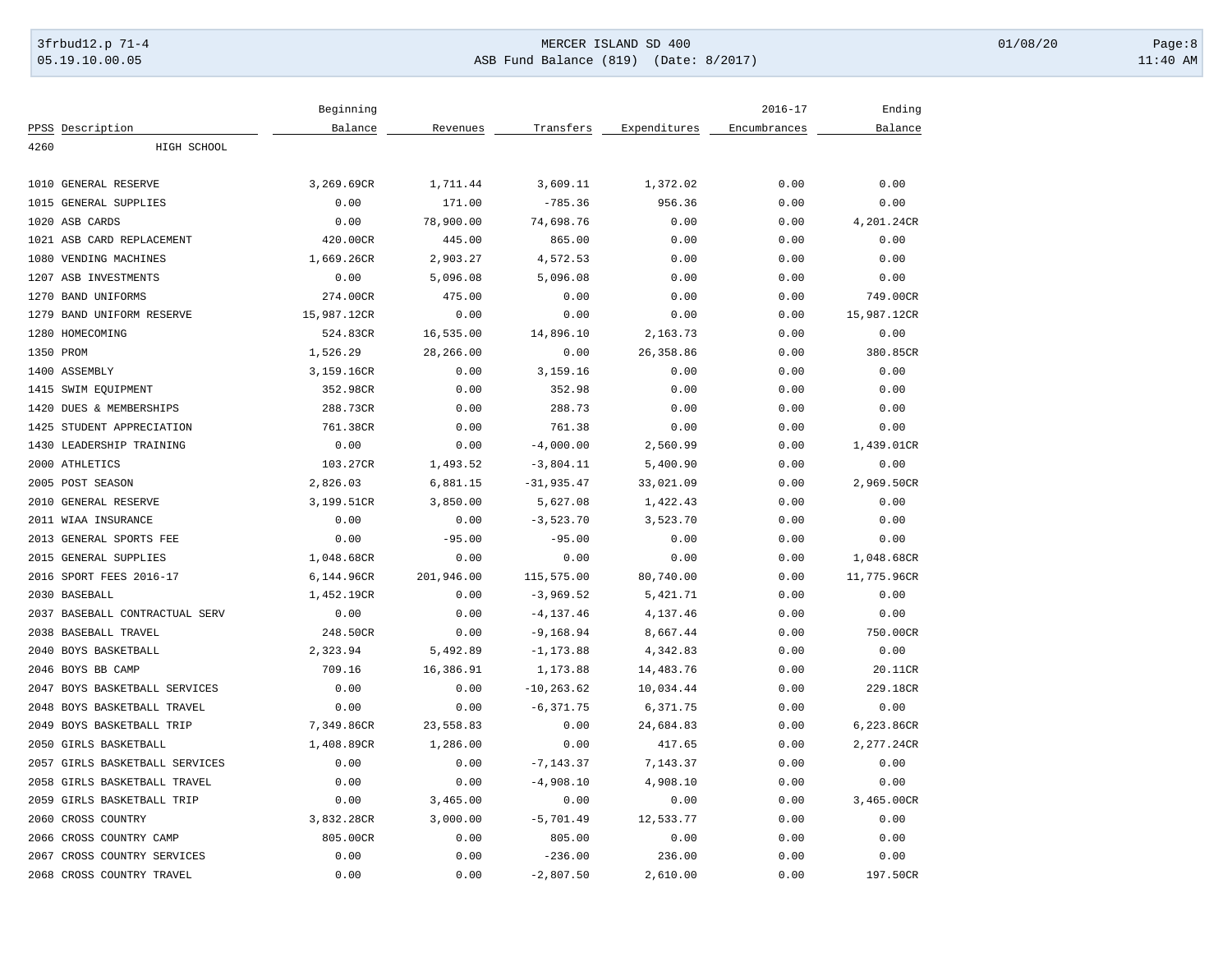# 3frbud12.p 71-4 **Details and the CER ISLAND SD 400** MERCER ISLAND SD 400 01/08/20 Page:9 05.19.10.00.05 ASB Fund Balance (819) (Date: 8/2017) 11:40 AM

|      |                                | Beginning   |           |               |              | $2016 - 17$  | Ending     |
|------|--------------------------------|-------------|-----------|---------------|--------------|--------------|------------|
|      | PPSS Description               | Balance     | Revenues  | Transfers     | Expenditures | Encumbrances | Balance    |
| 4260 | HIGH SCHOOL                    |             |           |               |              |              |            |
|      | 2070 FOOTBALL                  | 15,767.90CR | 16,044.49 | $-22, 250.98$ | 54,063.37    | 0.00         | 0.00       |
|      | 2075 SPRING FOOTBALL CAMP      | 1,720.90CR  | 700.00    | 1,666.68      | 754.22       | 0.00         | 0.00       |
|      | 2076 FOOTBALL CAMP             | 0.00        | 11,164.82 | 10,707.36     | 0.00         | 0.00         | 457.46CR   |
|      |                                |             |           | $-7,777.74$   | 7,777.74     |              | 0.00       |
|      | 2077 FOOTBALL SERVICES         | 0.00        | 0.00      |               |              | 0.00         |            |
|      | 2078 FOOTBALL TRAVEL           | 0.00        | 0.00      | $-5,778.85$   | 5,051.35     | 0.00         | 727.50CR   |
|      | 2080 BOYS GOLF                 | 0.00        | 2,941.80  | $-1,670.79$   | 3,015.77     | 0.00         | 1,596.82CR |
|      | 2087 BOYS GOLF SERVICES        | 0.00        | 0.00      | $-3,600.00$   | 3,600.00     | 0.00         | 0.00       |
|      | 2089 BOYS GOLF TRIP            | 133.40CR    | 2,943.68  | 0.00          | 0.00         | 0.00         | 3,077.08CR |
|      | 2090 GIRLS GOLF                | 0.00        | 1,530.00  | $-320.82$     | 1,850.82     | 0.00         | 0.00       |
|      | 2097 GIRLS GOLF SERVICES       | 0.00        | 0.00      | $-7, 247.88$  | 7,247.88     | 0.00         | 0.00       |
|      | 2098 GIRLS GOLF TRAVEL         | 0.00        | 0.00      | $-42.02$      | 42.02        | 0.00         | 0.00       |
|      | 2100 GIRLS GYMASTICS           | 5,038.48CR  | 3,746.10  | $-3,428.87$   | 7,699.00     | 0.00         | 4,514.45CR |
|      | 2107 GIRLS GYMNASTICS SERVICES | 0.00        | 0.00      | $-2, 133.88$  | 2,133.88     | 0.00         | 0.00       |
|      | 2108 GIRLS GYMASTICS TRAVEL    | 0.00        | 0.00      | $-1,829.25$   | 1,829.25     | 0.00         | 0.00       |
|      | 2130 BOYS SOCCER               | 0.00        | 41,250.00 | $-1,308.96$   | 42,558.96    | 0.00         | 0.00       |
|      | 2137 BOYS SOCCER SERVICES      | 0.00        | 0.00      | $-3,696.38$   | 3,696.38     | 0.00         | 0.00       |
|      | 2138 BOYS SOCCER TRAVEL        | 421.50CR    | 0.00      | $-3,605.80$   | 4,027.30     | 0.00         | 0.00       |
|      | 2140 GIRLS SOCCER              | 996.50CR    | 1,581.96  | $-1,591.74$   | 4,129.92     | 0.00         | 40.28CR    |
|      | 2147 GIRLS SOCCER SERVICES     | 0.00        | 0.00      | $-4,786.43$   | 4,786.43     | 0.00         | 0.00       |
| 2148 | GIRLS SOCCER TRAVEL            | 0.00        | 307.50    | $-4,614.50$   | 4,697.00     | 0.00         | 225.00CR   |
|      | 2150 BOYS SWIMMING             | 2,760.69CR  | 0.00      | $-176.49$     | 981.25       | 0.00         | 1,955.93CR |
|      | 2157 BOYS SWIMMING SERVICES    | 0.00        | 0.00      | $-18,619.12$  | 18,619.12    | 0.00         | 0.00       |
|      | 2158 BOYS SWIMMING TRAVEL      | 0.00        | 0.00      | $-1,988.55$   | 1,435.40     | 0.00         | 553.15CR   |
|      | 2160 GIRLS SWIMMING            | 1,859.97CR  | 0.00      | 1,267.66      | 415.82       | 0.00         | 176.49CR   |
|      | 2167 GIRLS SWIMMING SERVICES   | 12, 253. 23 | 0.00      | $-28, 225.34$ | 15,972.11    | 0.00         | 0.00       |
|      | 2168 GIRLS SWIMMING TRAVEL     | 0.00        | 2,020.00  | $-1,015.25$   | 2,025.25     | 0.00         | 1,010.00CR |
|      | 2169 GIRLS SWIM TRIPS          | 0.00        | 2,173.76  | 0.00          | 2,173.76     | 0.00         | 0.00       |
|      | 2170 BOYS TENNIS               | 957.25CR    | 0.00      | $-4,640.00$   | 1,169.33     | 0.00         | 4,427.92CR |
|      | 2178 BOYS TENNIS TRAVEL        | 0.00        | 0.00      | $-2,897.00$   | 2,897.00     | 0.00         | 0.00       |
|      | 2180 GIRLS TENNIS              | 0.00        | 800.00    | $-2, 533.23$  | 2,006.34     | 0.00         | 1,326.89CR |
|      | 2188 GIRLS TENNIS TRAVEL       | 0.00        | 0.00      | $-4,571.77$   | 3,333.02     | 0.00         | 1,238.75CR |
|      | 2190 BOYS & GIRLS TRACK        | 0.00        | 540.00    | $-5,500.00$   | 5,196.06     | 0.00         | 843.94CR   |
|      | 2198 BOYS & GIRLS TRACK TRAVE  | 0.00        | 0.00      | $-2,795.17$   | 2,346.67     | 0.00         | 448.50CR   |
|      | 2210 VOLLEYBALL                | 1,337.41CR  | 3,810.36  | $-613.59$     | 5,761.36     | 0.00         | 0.00       |
|      | 2217 VOLLEYBALL SERVICES       | 0.00        | 0.00      | $-4,418.02$   | 4,418.02     | 0.00         | 0.00       |
|      | 2218 VOLLEYBALL TRAVEL         | 0.00        | 0.00      | $-2,844.00$   | 2,844.00     | 0.00         | 0.00       |
|      | 2220 WRESTLING                 | 455.82CR    | 0.00      | $-2, 315.77$  | 2,771.59     | 0.00         | 0.00       |
|      | 2227 WRESTLING SERVICES        | 0.00        | 0.00      | $-1,731.68$   | 1,731.68     | 0.00         | 0.00       |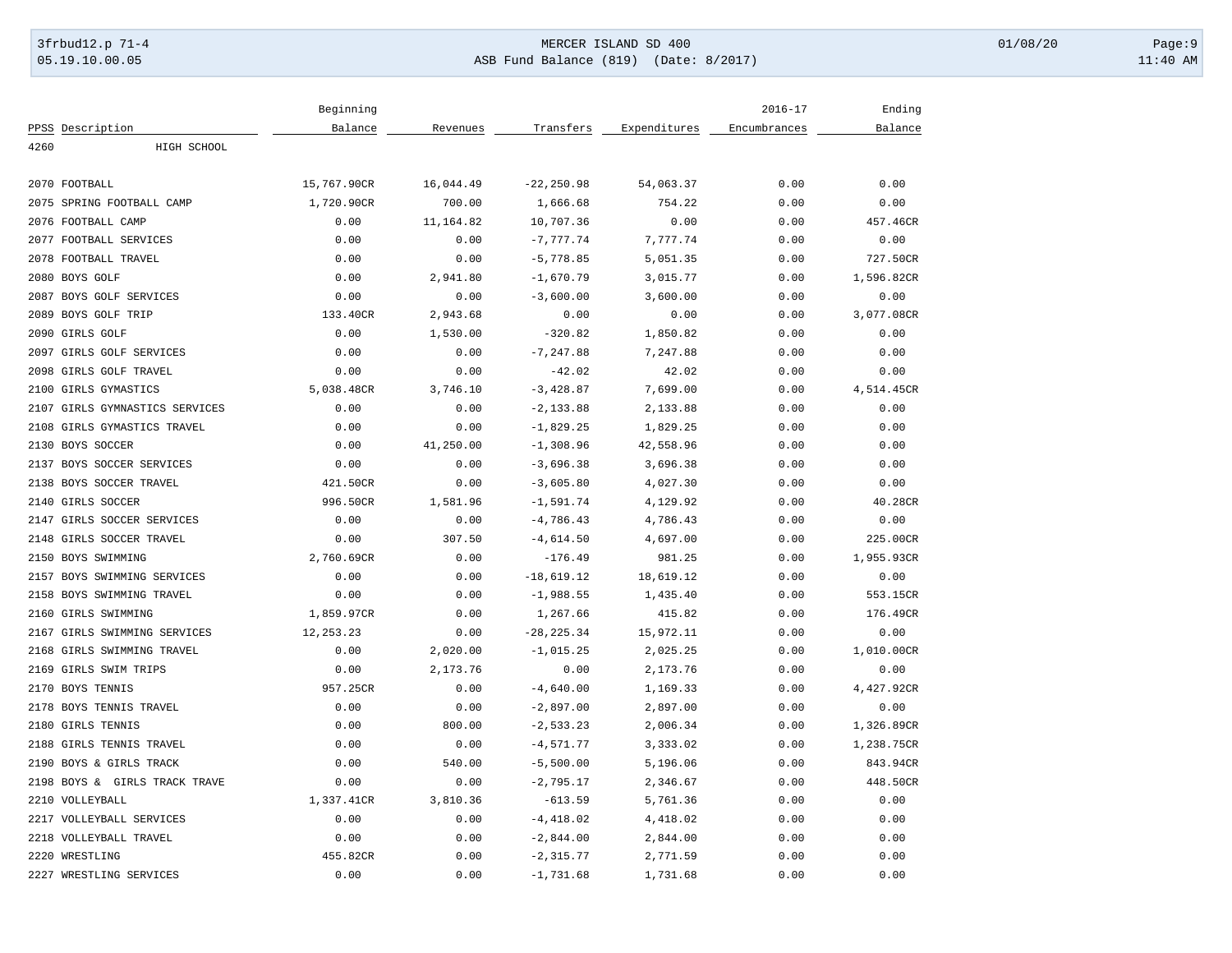# 3frbud12.p 71-4 **Details and the CER ISLAND SD 400** MERCER ISLAND SD 400 01/08/20 Page:10 05.19.10.00.05 ASB Fund Balance (819) (Date: 8/2017) 11:40 AM

|      |                              | Beginning    |            |               |              | $2016 - 17$  | Ending      |
|------|------------------------------|--------------|------------|---------------|--------------|--------------|-------------|
|      | PPSS Description             | Balance      | Revenues   | Transfers     | Expenditures | Encumbrances | Balance     |
| 4260 | HIGH SCHOOL                  |              |            |               |              |              |             |
|      |                              |              |            |               |              |              |             |
|      | 2228 WRESTLING TRAVEL        | 0.00         | 0.00       | $-1,015.90$   | 1,015.90     | 0.00         | 0.00        |
|      | 2240 Girls Badminton         | 0.00         | 0.00       | $-30.00$      | 30.00        | 0.00         | 0.00        |
| 2248 | Girls Badminton Travel       | 0.00         | 0.00       | $-972.35$     | 972.35       | 0.00         | 0.00        |
|      | 2250 FIRST AIDE/TRAINER      | 2,149.56CR   | 0.00       | $-3,000.00$   | 1,939.35     | 0.00         | 3,210.21CR  |
|      | 2270 GIRLS SOFTBALL          | 0.00         | 0.00       | $-2,169.79$   | 2,169.79     | 0.00         | 0.00        |
|      | 2277 GIRLS SOFTBALL SERVICES | 0.00         | 1,560.00   | $-1, 379.27$  | 2,939.27     | 0.00         | 0.00        |
|      | 2278 GIRLS SOFTBALL TRAVEL   | 0.00         | 0.00       | $-2, 234.97$  | 2,234.97     | 0.00         | 0.00        |
|      | 2280 GATE RECEIPTS           | 0.00         | 62,998.25  | 61,087.60     | 85.86        | 0.00         | 1,824.79CR  |
|      | 2300 INTRAMURALS             | 100.00CR     | 0.00       | 0.00          | 0.00         | 0.00         | 100.00CR    |
| 3420 | CLASS OF 2017                | 18,123.84CR  | 25.00      | 14,182.94     | 3,965.90     | 0.00         | 0.00        |
| 3430 | CLASS OF 2018                | 8,340.71CR   | 6,950.00   | $-3, 360.29$  | 895.16       | 0.00         | 17,755.84CR |
| 3440 | CLASS OF 2019                | 2,512.53CR   | 97.20      | $-4, 135.33$  | 0.00         | 0.00         | 6,745.06CR  |
|      | 3450 CLASS OF 2020           | 0.00         | 0.00       | $-2,791.62$   | 442.87       | 0.00         | 2,348.75CR  |
|      | 4020 CHESS CLUB              | 3,284.23CR   | 0.00       | 0.00          | 161.95       | 0.00         | 3,122.28CR  |
|      | 4030 YEARBOOK/ANNUAL         | 76,230.56CR  | 104,435.00 | 10,724.88     | 83, 343.41   | 0.00         | 86,597.27CR |
|      | 4050 BAND OPERATIONS         | 7,736.87CR   | 30,812.33  | $-687.50$     | 25,632.83    | 0.00         | 13,603.87CR |
|      | 4052 MORNING JAZZ            | 8,425.39CR   | 250.00     | 0.00          | 5,151.40     | 0.00         | 3,523.99CR  |
|      | 4053 Jazz Ensemble           | 6,415.83CR   | 0.00       | 0.00          | 0.00         | 0.00         | 6,415.83CR  |
|      | 4055 Band Trip               | 23, 248.49CR | 133,723.50 | $-2,832.50$   | 149,063.46   | 0.00         | 10,741.03CR |
|      | 4058 BAND EASTSHORE          | 2,572.78CR   | 8,206.00   | 0.00          | 6,395.97     | 0.00         | 4,382.81CR  |
|      | 4059 DO NOT USE              | 0.00         | 0.00       | $-13, 170.00$ | 9,705.00     | 0.00         | 3,465.00CR  |
|      | 4060 CREST GREENHOUSE        | 4,085.40CR   | 3,251.50   | 0.00          | 4,711.04     | 0.00         | 2,625.86CR  |
|      | 4065 CREST STORE             | 2,530.63CR   | 2,116.49   | 0.00          | 2,356.63     | 0.00         | 2,290.49CR  |
|      | 4074 CHEER                   | 5,829.25     | 1,815.00   | $-5,025.00$   | 13,945.75    | 0.00         | 12,935.00   |
|      | 4080 CHOIR                   | 854.16CR     | 999.77     | 0.00          | 1,533.41     | 0.00         | 320.52CR    |
|      | 4100 STUDENT STORE           | 33,356.56CR  | 21,736.65  | 10,000.00     | 22, 284.36   | 0.00         | 22,808.85CR |
|      | 4108 DECAL TRAVEL            | 2,743.60CR   | 27,686.06  | $-7,000.00$   | 33, 263. 36  | 0.00         | 4,166.30CR  |
|      | 4110 DEBATE                  | 5,784.33CR   | 0.00       | 0.00          | 65.00        | 0.00         | 5,719.33CR  |
|      | 4120 DRAMA                   | 9,998.99CR   | 25, 311.91 | $-1,500.00$   | 35,966.54    | 0.00         | 844.36CR    |
|      | 4130 DRILL TEAM              | 0.00         | 37, 321.88 | $-4,565.00$   | 32,692.20    | 0.00         | 9,194.68CR  |
| 4170 | INTERNATIONAL CLUB           | 4,233.17CR   | 2,029.00   | $-1,375.00$   | 2,140.81     | 0.00         | 5,496.36CR  |
|      | 4190 FOREIGN LANGUAGE CLUB   | 509.56CR     | 0.00       | 0.00          | 0.00         | 0.00         | 509.56CR    |
|      | 4200 HONOR SOCIETY           | 2,318.76CR   |            | 0.00          |              | 0.00         | 526.81CR    |
|      |                              |              | 2,940.00   |               | 4,731.95     |              |             |
|      | 4210 ART HONOR SOCIETY       | 188.28CR     | 102.00     | $-33.01$      | 323.29       | 0.00         | 0.00        |
|      | 4230 SENIOR SERVICE CLUB     | 36,005.20CR  | 9,391.00   | 0.00          | 8,807.00     | 0.00         | 36,589.20CR |
|      | 4235 SENIOR BREAKFST         | 10,436.16CR  | 1,391.00   | $-7,000.00$   | 5,928.39     | 0.00         | 12,898.77CR |
|      | 4240 MERCER HI TIMES         | 220.78CR     | 1,376.14   | $-2,010.90$   | 3,532.82     | 0.00         | 75.00CR     |
|      | 4250 MATH CLUB               | 7,808.70CR   | 0.00       | 0.00          | 255.00       | 0.00         | 7,553.70CR  |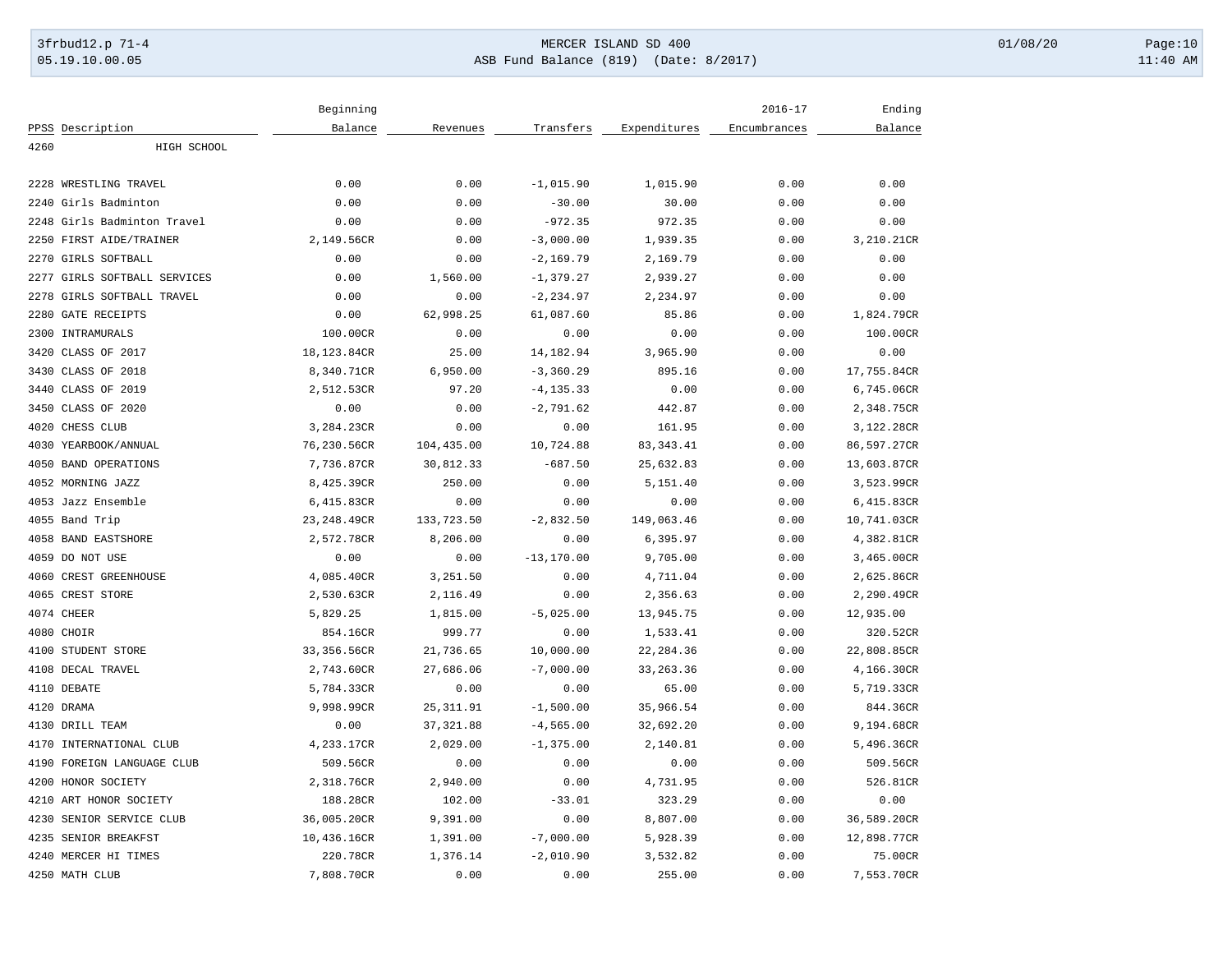# 3frbud12.p 71-4 **Details and the CER ISLAND SD 400** MERCER ISLAND SD 400 01/08/20 Page:11 05.19.10.00.05 ASB Fund Balance (819) (Date: 8/2017) 11:40 AM

|      |                              | Beginning  |           |               |              | $2016 - 17$  | Ending      |
|------|------------------------------|------------|-----------|---------------|--------------|--------------|-------------|
|      | PPSS Description             | Balance    | Revenues  | Transfers     | Expenditures | Encumbrances | Balance     |
| 4260 | HIGH SCHOOL                  |            |           |               |              |              |             |
|      | 4260 ORCHESTRA               | 634.19     | 0.00      | $-1, 392.64$  | 758.45       | 0.00         | 0.00        |
|      | 4265 ORCHESTRA TRAVEL        | 0.00       | 17,887.50 | $-262.67$     | 18,150.17    | 0.00         | 0.00        |
|      | 4270 PEGASUS                 | 458.65CR   | 0.00      | $-1,100.00$   | 1,023.59     | 0.00         | 535.06CR    |
|      | 4290 KMIH RADIO CLUB         | 3,124.35CR | 12,796.04 | $-10, 156.48$ | 14, 145.63   | 0.00         | 11,931.24CR |
|      | 4291 RADIO DONATIONS         | 0.00       | 0.00      | $-196.00$     | 196.00       | 0.00         | 0.00        |
|      | 4300 BOYS LACROSSE CLUB      | 6,738.87   | 24,169.95 | $-5,982.00$   | 28,964.41    | 0.00         | 5,551.33    |
|      | 4305 GIRLS LACROSSE          | 6,983.83CR | 6,298.70  | $-3, 240.00$  | 16,522.53    | 0.00         | 0.00        |
|      | 4310 COMMITTEE TO SAVE EARTH | 1,438.85CR | 0.00      | 0.00          | 0.00         | 0.00         | 1,438.85CR  |
|      | 4320 KEY CLUB                | 491.53CR   | 7,121.00  | $-10.00$      | 7,344.74     | 0.00         | 277.79CR    |
|      | 4360 BOYS LACROSSE 16-17     | 0.00       | 10,830.00 | 5,982.00      | 4,848.00     | 0.00         | 0.00        |
|      | 4365 GIRLS LACROSSE 16-17    | 0.00       | 7,320.00  | 3,240.00      | 4,080.00     | 0.00         | 0.00        |
|      | 4430 NATURAL HELPERS         | 1,419.02CR | 0.00      | 0.00          | 258.30       | 0.00         | 1,160.72CR  |
|      | 4440 VICA                    | 101.49CR   | 0.00      | 0.00          | 0.00         | 0.00         | 101.49CR    |
|      | 4460 BOYS WATERPOLO          | 9,926.60CR | 5,812.70  | $-3,760.00$   | 5,918.80     | 0.00         | 13,580.50CR |
|      | 4461 BOYS WATERPOLO 16-17    | 0.00       | 6,460.00  | 3,760.00      | 2,700.00     | 0.00         | 0.00        |
|      | 4465 GIRLS WATERPOLO         | 5,889.15CR | 1,531.37  | $-4, 280.99$  | 12,649.27    | 0.00         | 947.76      |
|      | 4466 GIRLS WATERPOLO 16-17   | 0.00       | 4,370.00  | 4,280.99      | 89.01        | 0.00         | 0.00        |
|      | 4470 CLUB OF ROCK            | 352.48CR   | 0.00      | 352.48        | 0.00         | 0.00         | 0.00        |
|      | 4480 MODEL UN CLUB           | 88.00CR    | 0.00      | 0.00          | 0.00         | 0.00         | 88.00CR     |
|      | 4510 STOCK CLUB              | 0.00       | 100.00    | 0.00          | 0.00         | 0.00         | 100.00CR    |
|      | 4530 ART CLUB                | 1,176.22CR | 2,267.00  | 0.00          | 2,156.67     | 0.00         | 1,286.55CR  |
|      | 4535 COOKING CLUB            | 24.67CR    | 0.00      | 0.00          | 0.00         | 0.00         | 24.67CR     |
|      | 4540 SCIENCE CLUB            | 205.32CR   | 0.00      | 0.00          | 0.00         | 0.00         | 205.32CR    |
|      | 4545 ROBOTICS CLUB           | 1,586.39CR | 740.00    | $-2,000.00$   | 1,567.38     | 0.00         | 2,759.01CR  |
|      | 4550 SAVE                    | 0.97CR     | 0.00      | 0.97          | 0.00         | 0.00         | 0.00        |
|      | 4560 BE KIND CLUB            | 280.22CR   | 0.00      | 0.00          | 0.00         | 0.00         | 280.22CR    |
|      | 4580 SPIRIT CLUB             | 185.76CR   | 0.00      | 0.00          | 0.00         | 0.00         | 185.76CR    |
|      | 4600 ULTIMATE FRISBEE        | 3,309.05CR | 7,130.00  | 0.00          | 6,983.92     | 0.00         | 3,455.13CR  |
|      | 4605 UNIFIED BASKETBALL CLUB | 159.82CR   | 310.00    | 0.00          | 256.23       | 0.00         | 213.59CR    |
|      | 4610 BRIDGES CLUB            | 293.33CR   | 0.00      | 0.00          | 35.02        | 0.00         | 258.31CR    |
|      | 4620 MOCK TRIAL CLUB         | 178.22CR   | 1,415.00  | 0.00          | 1,560.94     | 0.00         | 32.28CR     |
|      | 4625 OUTDOOR CLUB            | 235.00CR   | 0.00      | 0.00          | 0.00         | 0.00         | 235.00CR    |
|      | 4630 INTERACT CLUB           | 368.59CR   | 3,934.70  | 0.00          | 3,950.00     | 0.00         | 353.29CR    |
|      | 4635 Vietnam Club Trip       | 724.00CR   | 0.00      | 0.00          | 0.00         | 0.00         | 724.00CR    |
|      | 4640 Green Team Club         | 870.74CR   | 0.00      | 0.00          | 0.00         | 0.00         | 870.74CR    |
|      | 4645 POETRY CLUB             | 238.76CR   | 0.00      | 0.00          | 0.00         | 0.00         | 238.76CR    |
|      | 4695 KNOWLEDGE BOWL          | 275.57CR   | 0.00      | 0.00          | 0.00         | 0.00         | 275.57CR    |
|      | 4710 DESTINATION IMAGINATION | 450.00CR   | 0.00      | 0.00          | 0.00         | 0.00         | 450.00CR    |